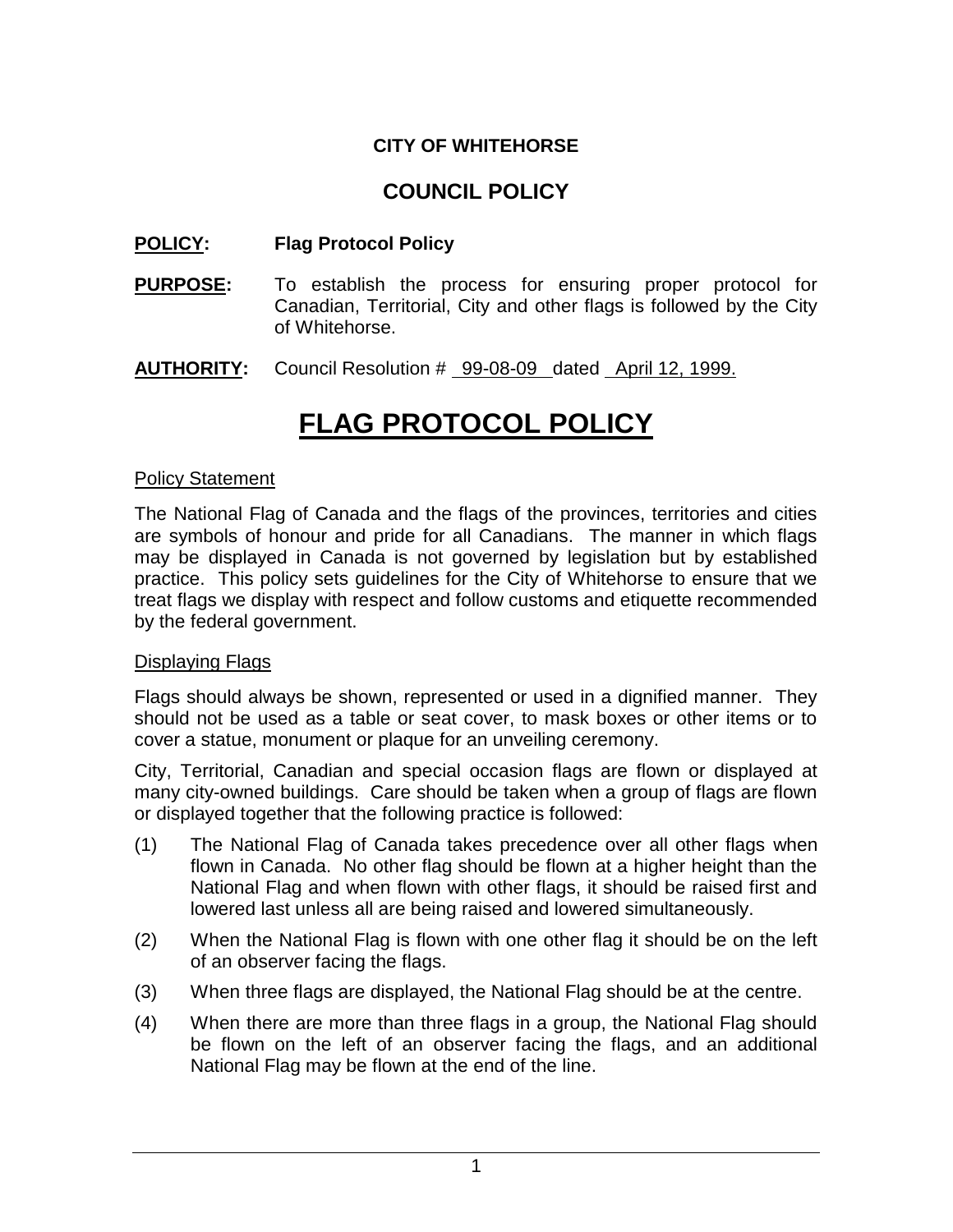#### Flags Flown at Half-Mast for Mourning

To half-mast the flag as a sign of mourning, the flag is brought to the half-mast position by first raising it to the top of the mast and then immediately lowering it slowly to the half-mast position.

The Canadian Department of Heritage provides direction as to occasions when the National Flag is to be flown at half-mast.

The Yukon Premier approves occasions when all Yukon Flags will fly at half-mast apart from those occasions dictated by national protocol.

A list of annual dates when flags are flown at half mast is included in Schedule A.

#### Special Occasion Flags

The City of Whitehorse will fly special occasion flags to celebrate a particular date or event of significance to the City such as the Gold Rush Anniversary, International Sister Cities Day or Arctic Winter Games. These flags are flown from diagonal staffs above the entranceway to City Hall and the Municipal Services Building. The Mayor will decide which flags will be flown for special occasions.

Community groups and organizations may request their flag be flown in conjunction with a Mayor's Proclamation to raise public awareness of an initiative or event. When this type of flag is flown, it replaces the City of Whitehorse flag from the group of three flags flown at City Hall.

Community groups may occasionally borrow flags from the City to use for display when hosting a special event. The City will require a deposit of \$20 per flag which will be refunded when the flags are returned in a clean, undamaged state.

Schedule A lists dates when special occasion flags are flown annually.

#### Disposal of Flags

When a flag becomes tattered or faded and is no longer in a suitable condition for use, it should be destroyed in a dignified way by burning it privately.

#### Responsibilities and Procedures

- 1. Flags on the three flagpoles at City Hall are raised and lowered by Fire Department staff.
- 2. The Council Services Department, based on information received from the Executive Council Office of the Government of Yukon, will advise the Fire Department of occasions on which the flags are to be flown at half-mast.
- 3. When community groups request that their flag be flown at City Hall, they will be required to provide a suitable flag for the occasion.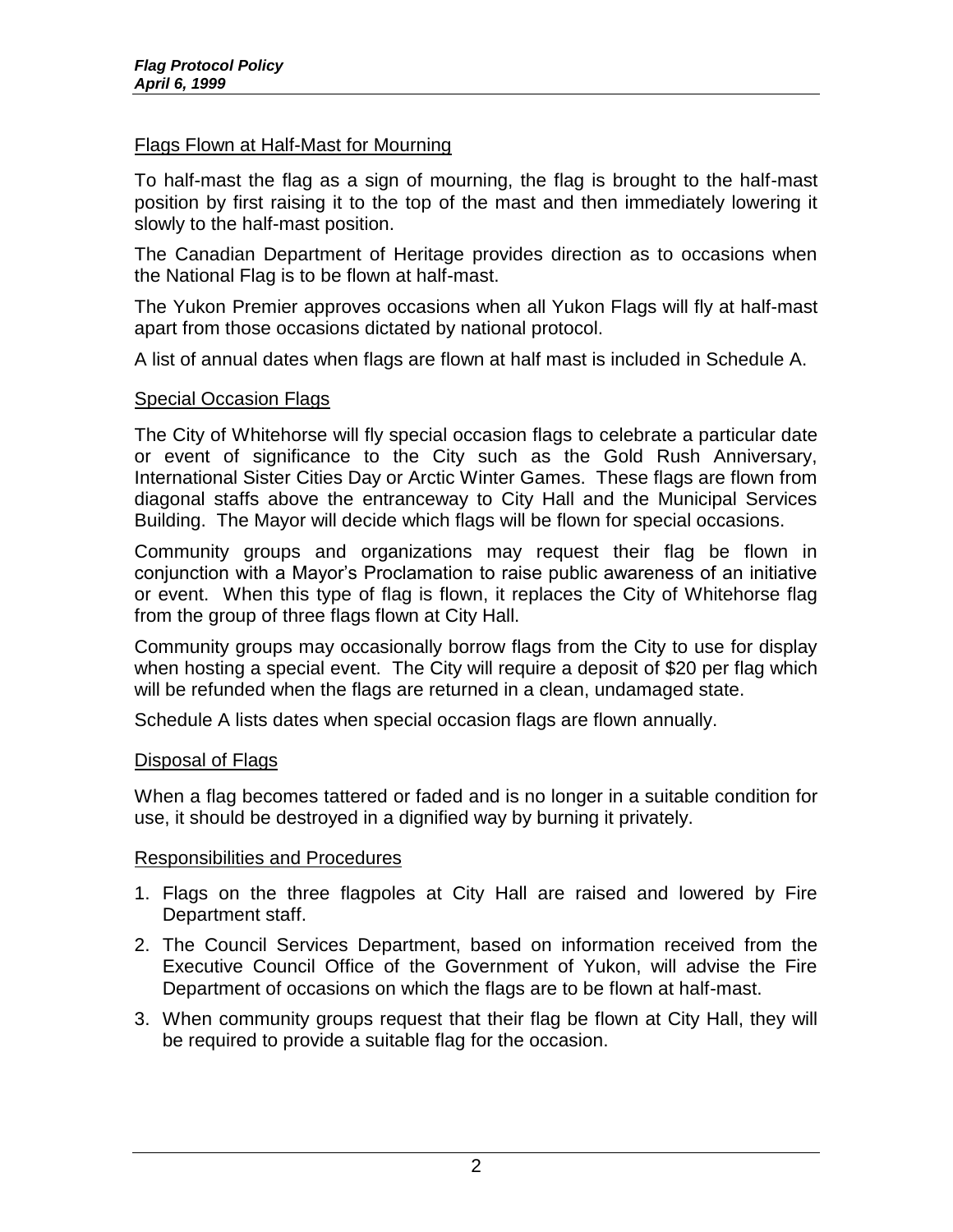- 4. Flags flown for special occasions, groups or events will be flown on the flagpole reserved for the City flag. At no time will the national flag be replaced by a special occasion flag.
- 5. The Council Services Department will:
	- maintain a supply of Canadian, Territorial, City and other flags for use by departments or community groups.
	- maintain a schedule of occasions on which flags are flown at half mast or when special flags are flown.
	- respond to requests from community groups to fly their flags during special events and will advise the Fire Department of the details.
	- arrange for replacement and disposal of flags which are faded, tattered or soiled and unfit for service.
	- revise the schedules attached to this policy as required.
- 6. The Mayor will have the authority to make a decision on any flag protocol not covered in the policy.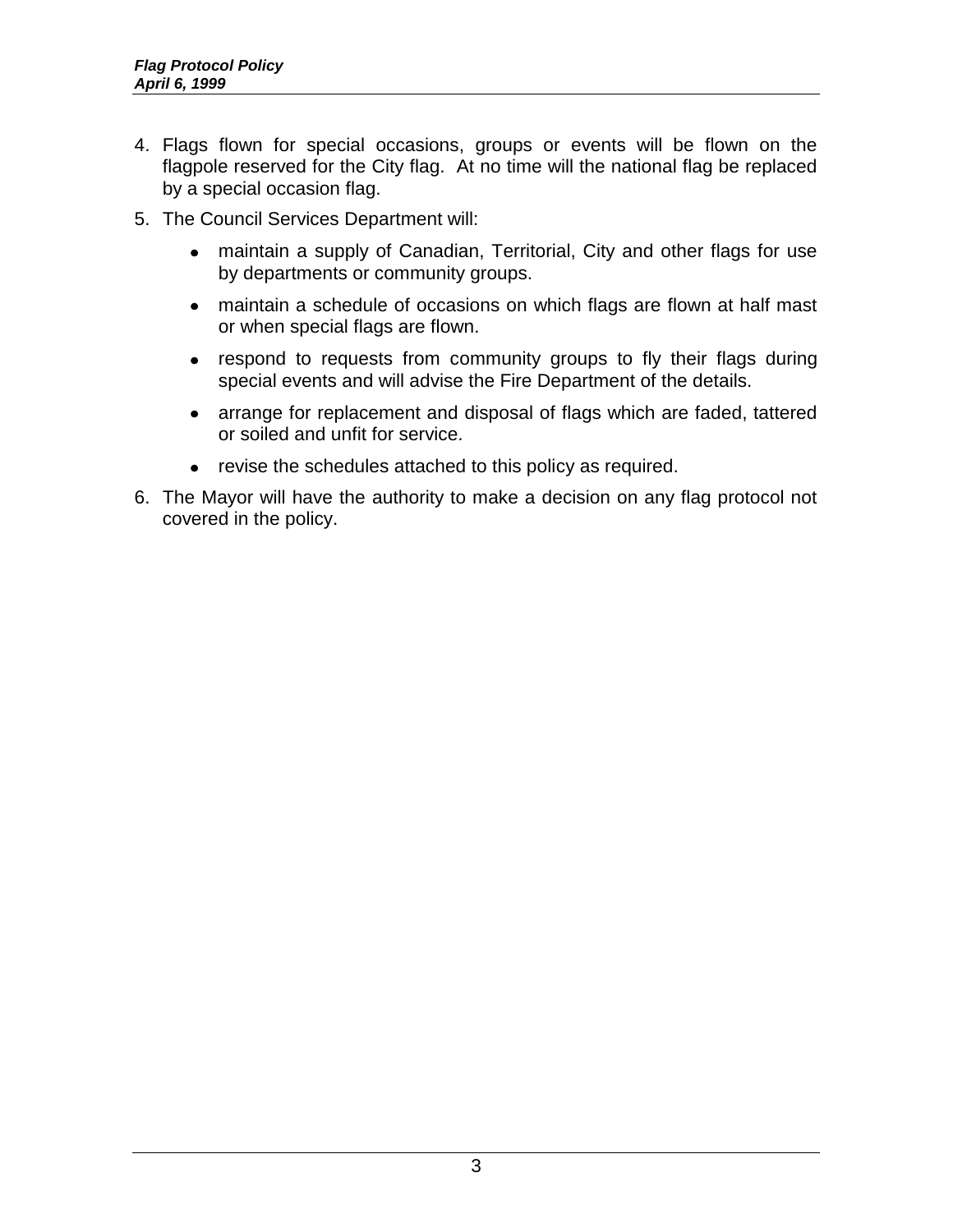# **Schedule A**

# **Flag Policy Schedule**

### **Flags will be flown at half-mast on the following days:**

| April 28    | National Day of Mourning for Persons Killed or Injured in<br>the Workplace. Flags are half-masted from sunrise to<br>sunset. |
|-------------|------------------------------------------------------------------------------------------------------------------------------|
| November 11 | Remembrance Day. Flags are half-masted from 11:00 am<br>to sunset.                                                           |
| December 6  | National Day of Remembrance and Action on Violence<br>Against Women. Flags are half-masted from sunrise to<br>sunset.        |

## **Special Occasion Flags will be flown on the following days:**

| <b>April 17</b> | Anniversary of HMCS Whitehorse Commissioning |
|-----------------|----------------------------------------------|
|                 | The HMCS Whitehorse Flag                     |

#### **Flags of Our Sister Cities will be flown on the following days:**

**Castries, St. Lucia:** First Monday in March **Ushiku, Japan:** Fourth Monday in June **Juneau, Alaska** Second Monday in August **Lancieux, France** Fourth Monday in August **Echuca, Australia** Third Monday in November